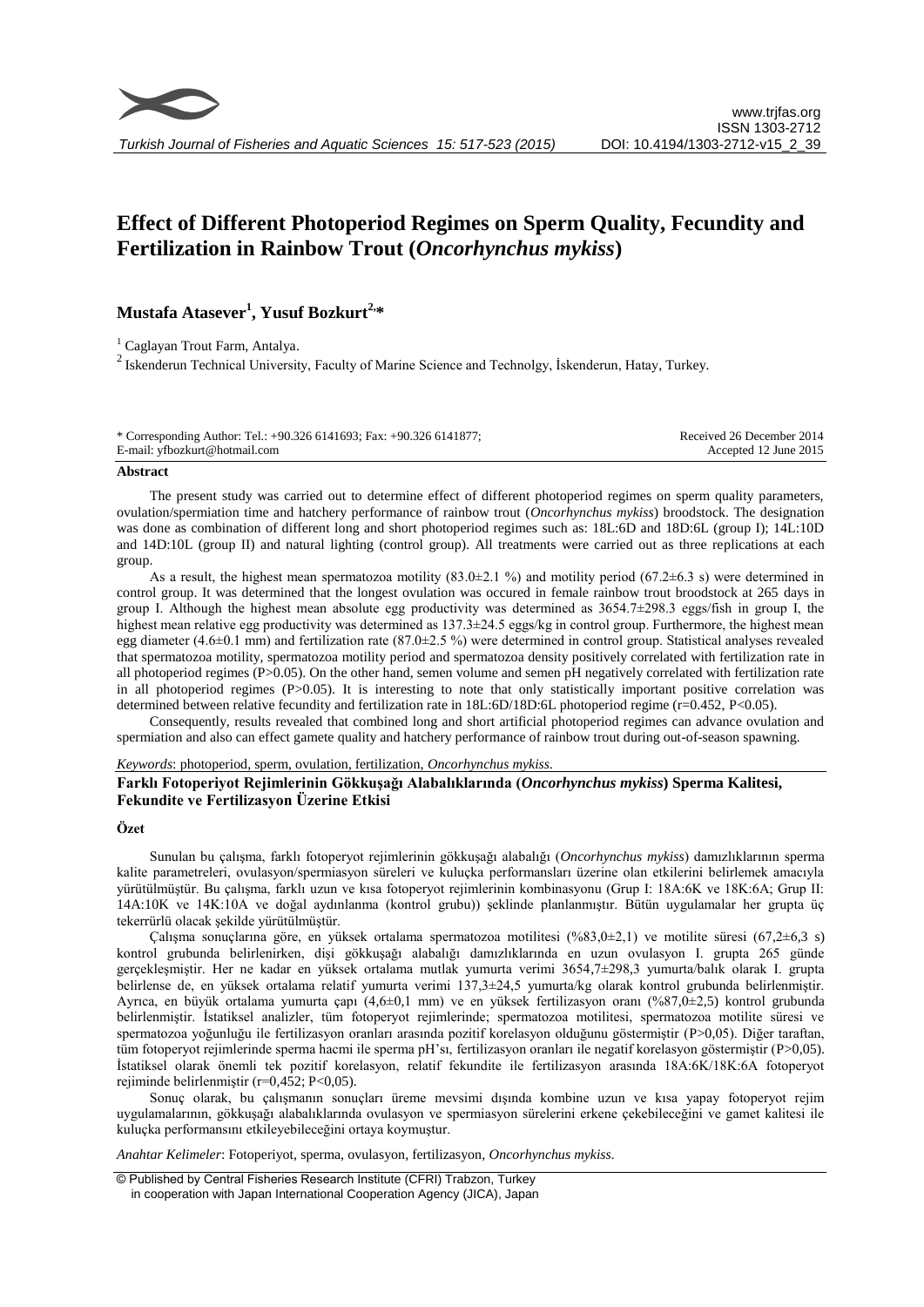# **Introduction**

The environmental control of reproduction in fish has great interest for the development of aquaculture industry (Wang *et al*., 2010). Photoperiod and water temperature show theirs effect on gonadal development through endocrine system that controls reproduction. Although water temperature can effect reproductive development and spawning, photoperiod has been accepted as the most important factor synchronizing sexual maturation and reproduction in fish (Bromage *et al*., 2001).

On the other hand, in spite of well establishing of water temperature effect over the initiation and modulation of reproductive development (Davies and Bromage, 2002; Gillet, 1991), little is known about influence of photoperiod on gonadal development and gamete quality in salmonid fish. In general, photoperiod manipulations have been successfully applied to improve growth of larvaes and juveniles and also to get fish to the commercial weight as soon as possible in aquaculture.

It has been known that photoperiod is involved for the regulation of annual rhythms in teleost fishes (Handeland and Stefansson, 2001). In fish farms, photothermal programs are commonly used to control reproductive cycle and to obtain larvae all year round (Wang *et al*., 2010). The ability to control spawning has enabled supplies of seed for fish farms during the year (Bromage and Roberts, 1995). Grow-out fish farms are better able to meet the market requirements for year-round production of market-sized fish by exploiting such supplies of seed.

In aquaculture, most researches examining photoperiod and reproduction have focused on shifting spawning period by compressing duration of the reproductive cycle to advance or delay the spawning season (Davies and Bromage, 2002; Carillo *et al*., 1989; Scott *et al*., 1984). By increasing photoperiod over one month period, it is possible to advance spawning period in different cultured fish species. From this point of view, rainbow trout culture requires controlling their reproductive cycle so that an out-of-season spawning is achieved. Therefore, induction of the reproductive cycle should be done irrespective of season (Migaud *et al*., 2004).

Research on multiple batch spawning of Nile tilapia (*Oreochromis niloticus* L.), has shown that long photoperiods (18L:6D) promote general spawning performance in female broodstock compared to short (6L:18D) and normal (12L:12D) days (Campos-Mendoza *et al*., 2004). In rainbow trout, Bromage *et al*. (1984) and Scott *et al*. (1984) determined that constant long days or continuous light advanced spawning. In addition, Davies *et al*. (1999) found that combination of long and short photoperiod regimes can advance or delay maturation and also spawning in rainbow trout.

Despite widespread acknowledgment of the importance of photoperiod in the control of

reproduction in fish, there is lack of information about influence of long and short photoperiod regimes on spermiation, sperm quality and hatchery performance of rainbow trout broodstock to obtain summer egg. Therefore, the present study was conducted to investigate the influence of different combined long and short photoperiod regimes on egg and sperm quality, spawning and also fertilization efficiency of rainbow trout broodstock for the out-of-season spawning.

### **Materials and Methods**

## **Broodstock Management and Experimental Design**

The experiment was carried out in hatchery unit of the Mer-Su trout farm (Mugla, Turkey) using broodstock ponds  $(55 \text{ m}^3)$ . Each photoperiod regime was applied as triplicate at 3 concrete ponds and the broodfish were randomly distributed into the each 9 concrete ponds at density of 30 fish (male and female ratio was 1:2) and also allowed to acclimate for two weeks. Following acclimation period, broodfish were starved for 24 h, and their body weights were measured after anaesthetizing with 0.1 ppm quinaldine (Merck). The initial mean (±SEM) body weights were 415.7±20.0 g for male and 2370.5±35.7 g for female broodfish. Each concrete ponds were supplied with filtered freshwater at 7 L/min and water temperature was  $9 \pm 2^{\circ}$ C during the experimental period. The broodfish were fed *ad libitum* twice daily with a commercial diet (Bioaqua, Çamlı Yem, İzmir, Turkey) containing 44% crude protein and 18% crude lipid during light phase only.

Each experiment ponds were illuminated with two 160-W fluorescent tubes suspended 50 cm above of the water surface and isolated from other ponds. Light intensity was maintained at 1500 lx on the water surface during light phase and control ponds were left uncovered. In order to provide gonadal development and obtain summer egg, broodfish were exposed to combined artificial photoperiods and natural light– dark cycle (control group). The photoperiod regimes were arranged as 18 h light : 6 h dark (18L:6D), 6 h light : 18 h dark (6L:18D), 14 h light : 10 h dark (14L:10D) and 10 h light : 14 h dark (10L:14D) using 24-h timers. Each photoperiod regime was started at 09:00 hour.

After spawning of rainbow trout broodstock (between November and December), first group broodfish were exposed to 18L:6D photoperiod regime for 4 months begining on 5 January 2012. Following, on 6 May 2012, the same group broodfish were exposed to 6L:18D photoperiod regime for 3 months. At the same dates and periods, second group broodfish were exposed to 14L:10D photoperiod regime and then exposed to 10L:14D photoperiod regime. Natural photoperiod regime was applied to the control group and each photoperiod regime was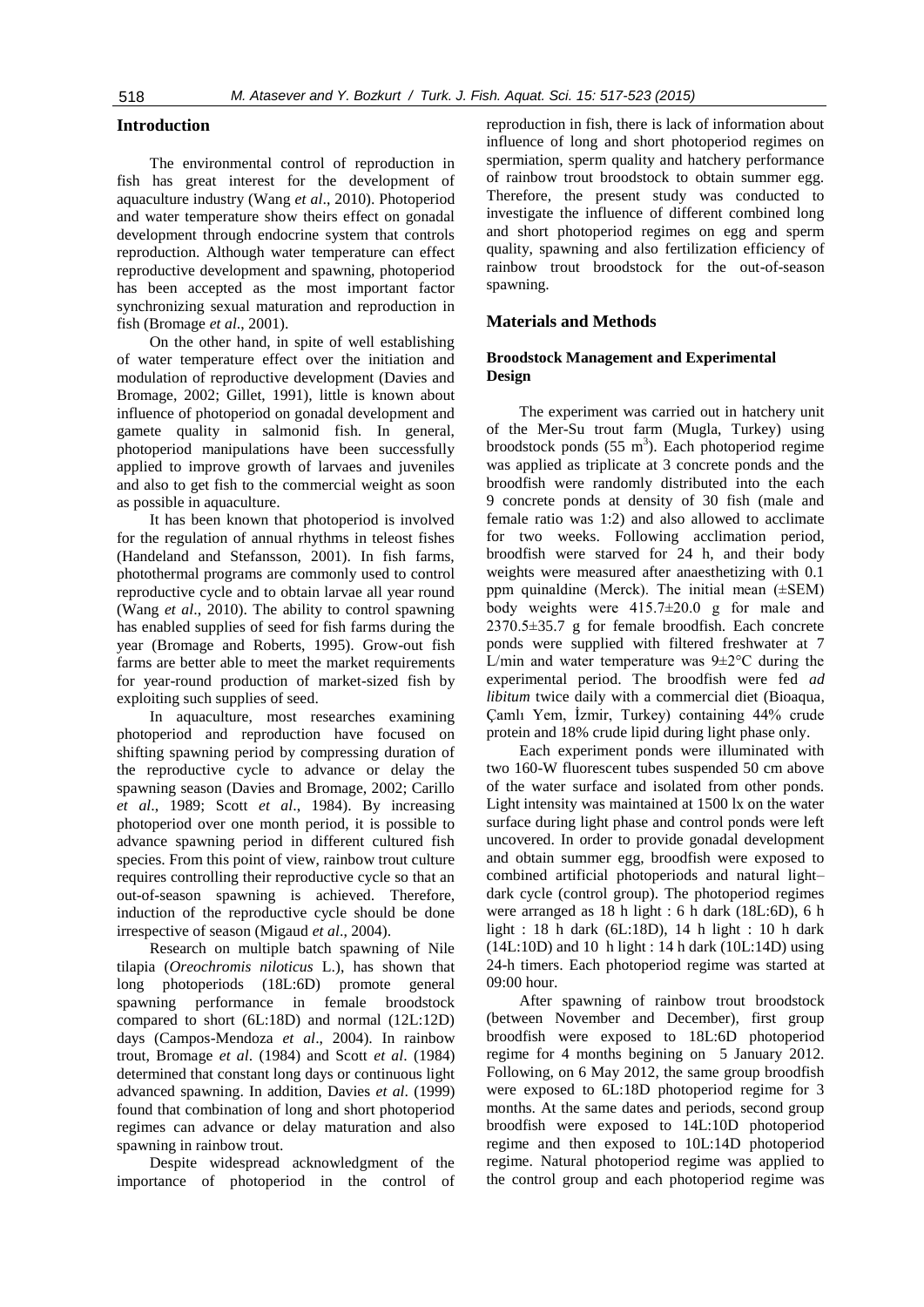carried out as triplicate through experimental period.

#### **Gamete Collection**

Before each manipulation, fish were anesthetized in 0.1 ppm quinaldine (Argent Laboratories, Redmond, Washington, USA). Females were checked for ovulation 2 times a week. Upon detection of the ovulation, eggs were collected into 100 mL sterile plastic tubes by manual stripping. Eggs that well rounded and transparent were used for fertilization. At each egg collection day, after removing of urine from the urinary bladder, sperm samples were carefully collected into 50 ml sterile plastic tubes by manual pressure on the abdomen of mature males. Following collection of the gametes, adult male and female fish were placed into 250-L tank containing clean water and having extensive aeration for approximately 10 min for recuperation and then returned to their original ponds.

#### **Semen Quality, Fecundity and Egg Size**

Semen volume was determined volumetrically using graduated tubes. Spermatozoa motility was evaluated by placing about 10 μl semen on a glass microscope slide and adding 100 μl activation solution (0.3% NaCl). The samples were examined with a dark field light microscope (Olympus, Tokyo, Japan) at 40x magnification and motility was expressed as the percent of spermatozoa that were motile. Each motility determination was performed in triplicate for each semen sample. Same person conducted all sperm motility observations in order to decrease degree of variation among observers. Spermatozoa motility period was determined using a sensitive chronometer (1/100) starting simultaneously with addition of activation solution into the sample until spermatozoa maintained forward swimming activity.

Spermatozoa density was determined by the hemacytometric method. For this aim, sperm was diluted (1/1000) with Hayem solution (5 g Na<sub>2</sub>SO<sub>4</sub>, 1 g NaCl,  $0.5$  g HgCl<sub>2</sub> and 200 ml bicine) and a droplet of the diluted sperm was placed on Thoma's hemocytometer (TH-100, Hecht-Assistent, Sondheim, Germany) slide (depth 0.1 mm) with a coverslip and counted using dark-field microscope. After a few minutes (to allow sperm sedimentation), the number of spermatozoa was counted with a phase contrast microscope (Olympus, Tokyo, Japan) at 100x magnification and expressed as  $x10^9$  mL<sup>-1</sup>. Semen pH was measured using digital pH meter (Model GLP 21, Crison, Spain) within 30 min of sampling. Semen colour was evaluated visually immediately following collection. Fecundity and egg size were evaluated from 180 females. Fecundity was calculated according to volumetric method described by Alvarez-Lajonchere (1982) and egg size was determined by using a sensitive micrometer (Tronic,

Melbourne, Australia) at 0.01 mm sensitivity.

#### **Fertilization**

Fertilization was carried out with sperm and egg pools of broodstock exposed to same photoperiod regimes. All fertilization trials were done as 3 replicates in dishes with 5 mL of eggs  $(150\pm10)$  eggs for each group). The dry fertilization technique was used and the insemination dosage was  $2x10^5$  spz/egg for each fertilization experiment. Sperm obtained from each fish was poured onto the eggs separetely and gently mixed about 20 s. One minute later, 20 mL fertilization solution (3 g urea, 4 g NaCl and 1 L distilled water) was added and incubated about 20 min. Following fertilization, the eggs were rinsed with hatchery water and each group eggs were incubated separateley in a vertical egg incubator trays. Fertilization rate was determined as the percentage of eyed eggs about 40 days later following fertilization.

# **Statistical Analysis**

Statistical analyses were performed with SPSS 10 for Windows statistical software package. Motility data were normalized through arcsine transformation. Correlations between spermatological parameters, fecundity, egg size and fertilization rates were determined using Pearson's correlation test. Results are presented as mean±SEM and significance was considered at the level of  $\alpha$ =0.05.

#### **Results**

Physical spermatological parameters of the male broodstock and also fecundity, fertilization and hatching rates of the female broodstock exposed to different photoperiod regimes were shown in Table 1 and 2 respectively. During all the out-of spawning season, over 80% of the males were spermiated. It is interesting to note that only significant differences were determined in term of spermatozoa motility between experimental groups (P<0.05). Semen colour was determined as milky white in all samples.

All the adult female rainbow trouts spawned (100%) in the control group, while the number that spawned in the other treatments ranged from 62% in group I to 84% in group II. It was determined that the longest ovulation period was occured in female rainbow trout broodstock at 265 days in group I. The majority of eggs were obtained during one month (between August 20 and September 17).

Statistical analysis shows that only statistically important positive correlation was determined between relative fecundity and fertilization rate in 18L:6D/18D:6L photoperiod regime (r=0.452, P<0.05). Correlations between fertilization rates and sperm quality parameters are shown in Tables 3 - 8.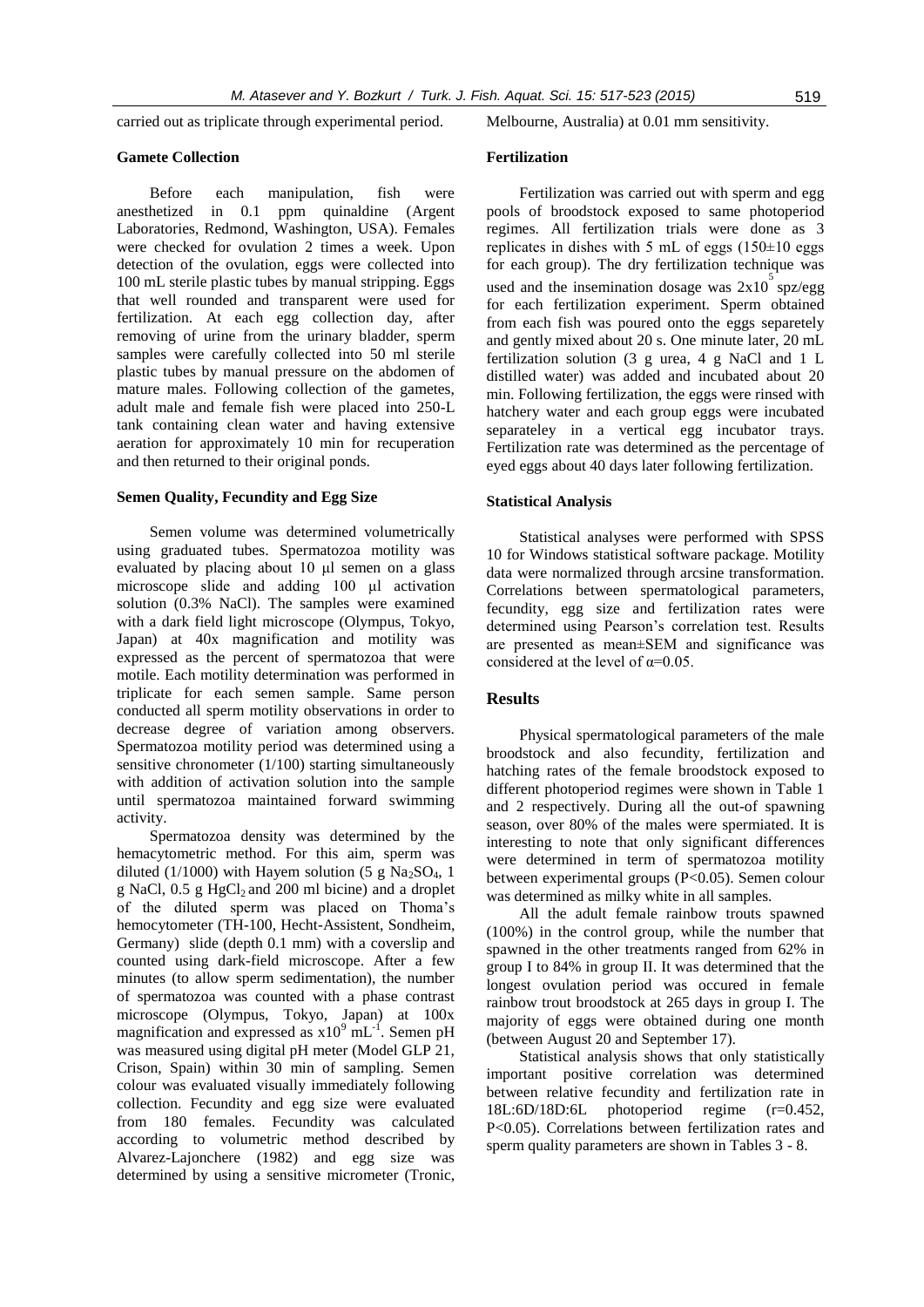| Groups  | Weight                   | Lenght                 | Semen                      | Spermatozoa               | Spermatozoa               | Spermatozoa               | Semen                       |
|---------|--------------------------|------------------------|----------------------------|---------------------------|---------------------------|---------------------------|-----------------------------|
|         | (g)                      | (cm)                   | Volume                     | Motility                  | <b>Motility Period</b>    | Density                   | pH                          |
|         |                          |                        | (ml)                       | (% )                      | (S)                       | $(x10^9\text{/ml})$       |                             |
|         | $467.0 \pm 64.7^{\circ}$ | $35.4 \pm 1.7^{\rm a}$ | 9.1 $\pm$ 1.2 <sup>a</sup> | $70.0 \pm 2.5^{\text{a}}$ | $63.0 \pm 0.8^{\text{a}}$ | $11.3 \pm 0.5^{\text{a}}$ | $8.3 \pm 0.02^a$            |
|         | $444.4 \pm 45.9^{\circ}$ | $32.3 \pm 1.6^a$       | $8.5 \pm 0.6^a$            | $79.0 \pm 2.3^b$          | $62.4 \pm 1.5^{\circ}$    | $9.7 \pm 0.3^{\text{a}}$  | $8.4 \pm 0.08$ <sup>a</sup> |
| Control | $386.1 \pm 6.5^{\circ}$  | $31.7 \pm 2.0^a$       | $7.7 \pm 1.4^{\rm a}$      | $83.0\pm2.1^{b}$          | $67.2 \pm 6.3^{\circ}$    | $10.7 \pm 0.6^{\circ}$    | $8.4 \pm 0.06^a$            |

**Table 1.** Physical sperm quality parameters of the male rainbow trout (*Oncorhynchus mykiss*) broodstock exposed to different photoperiod regimes

Values are means±S.E.M.; means in the same column with different superscript are significantly different (P<0.05) from each other.

**Table 2.** Fecundity parameters, fertilization and hatching rates of the female rainbow trout (*Oncorhynchus mykiss*) broodstock exposed to different photoperiod regimes

| Groups  | Weight<br>(g)     | Length<br>(cm) | Relative Egg<br>Fecundity | Absolute<br>Fecundity | Egg<br>Diameter | Fertilization<br>Rate | Hatching<br>Rate |
|---------|-------------------|----------------|---------------------------|-----------------------|-----------------|-----------------------|------------------|
|         |                   |                | (eggs/kg)                 | (eggs/fish)           | (mm)            | $(\%)$                | (% )             |
|         | $2361.0 \pm 18.5$ | $53.5 \pm 1.6$ | $124.8 \pm 23.8$          | $3654.7\pm298.3$      | $4.4 \pm 0.1$   | $85.3 \pm 1.8$        | $68.0 \pm 2.0$   |
|         | $2480.5 \pm 15.6$ | $51.4 \pm 1.5$ | $132.4 \pm 14.5$          | $3508.4 \pm 162.0$    | $4.37\pm0.1$    | $84.0 \pm 2.0$        | $67.3 \pm 2.1$   |
| Control | $2339.5 \pm 20.5$ | $53.3 \pm 2.0$ | 137.3±24.5                | 3559.9±254.7          | $4.6 \pm 0.1$   | $87.0 \pm 2.5$        | $72.6 \pm 2.3$   |

Values are means±S.E.M.

**Table 3.** Correlations between sperm quality parameters and fertilization rates of male rainbow trout (*Oncorhynchus mykiss*) broodstock exposed to 18L:6D/18D:6L photoperiod regime (Group I)

|                                | Semen<br>Volume | Spermatozoa<br>Motility | Spermatozoa<br><b>Motility Period</b> | Spermatozoaa<br>Density | Semen<br>pH           |
|--------------------------------|-----------------|-------------------------|---------------------------------------|-------------------------|-----------------------|
|                                | (ml)            | $(\% )$                 | (s)                                   | $(x10^9\text{/ml})$     |                       |
| Spermatozoa Motility (%)       | $-0.530$        |                         |                                       |                         |                       |
| Spermatozoa Motility Period(s) | $-0.030$        | 0.097                   |                                       |                         |                       |
| Spermatozoa Density $(x109ml)$ | 0.460           | $-0.497$                | $-0.095$                              |                         |                       |
| Semen pH                       | 0.211           | $-0.364$                | $-0.469$                              | 0.176                   |                       |
| Fertilization Rate (%)         | $-0.214$        | 0.033                   | 0.222                                 | 0.143                   | $-0.691$ <sup>*</sup> |

\*Correlation is significant at the 0.05 level.

**Table 4.** Correlations between sperm quality parameters and fertilization rates of male rainbow trout (*Oncorhynchus mykiss*) broodstock exposed to 14L:10D/14D:10L photoperiod regime (Group II)

|                                          | Semen<br>Volume<br>(ml) | Spermatozoa<br>Motility<br>$(\% )$ | Spermatozoa<br><b>Motility Period</b><br>(s) | Spermatozoaa<br>Density<br>$(x10^9\text{/ml})$ | Semen<br>pH |
|------------------------------------------|-------------------------|------------------------------------|----------------------------------------------|------------------------------------------------|-------------|
| Spermatozoa Motility (%)                 | 0.425                   |                                    |                                              |                                                |             |
| Spermatozoa Motility Period (s)          | $-0.448$                | $-0.589$                           |                                              |                                                |             |
| Spermatozoa Density $(x10^9 \text{ ml})$ | 0.011                   | 0.277                              | $-0.391$                                     |                                                |             |
| Semen pH                                 | $-0.598$                | $-0.282$                           | 0.110                                        | 0.052                                          |             |
| Fertilization Rate (%)                   | $-0.185$                | 0.002                              | 0.059                                        | 0.440                                          | $-0.096$    |

**Table 5.** Correlations between sperm quality parameters and fertilization rates of male rainbow trout (*Oncorhynchus mykiss*) broodstock exposed to natural photoperiod regime (Control group)

|                                 | Semen<br>Volume<br>(ml) | Spermatozoa<br>Motility<br>$(\%)$ | Spermatozoa<br><b>Motility Period</b><br>(s) | Spermatozoaa<br>Density<br>$(x10^9\text{/ml})$ | Semen<br>pH |
|---------------------------------|-------------------------|-----------------------------------|----------------------------------------------|------------------------------------------------|-------------|
| Spermatozoa Motility (%)        | 0.535                   |                                   |                                              |                                                |             |
| Spermatozoa Motility Period (s) | $-0.025$                | 0.167                             |                                              |                                                |             |
| Spermatozoa Density $(x109ml)$  | 0.037                   | 0.067                             | 0.059                                        |                                                |             |
| Semen pH                        | 0.237                   | $-0.104$                          | 0.107                                        | $-0.203$                                       |             |
| Fertilization Rate (%)          | -0.111                  | 0.202                             | 0.524                                        | 0.415                                          | $-0.072$    |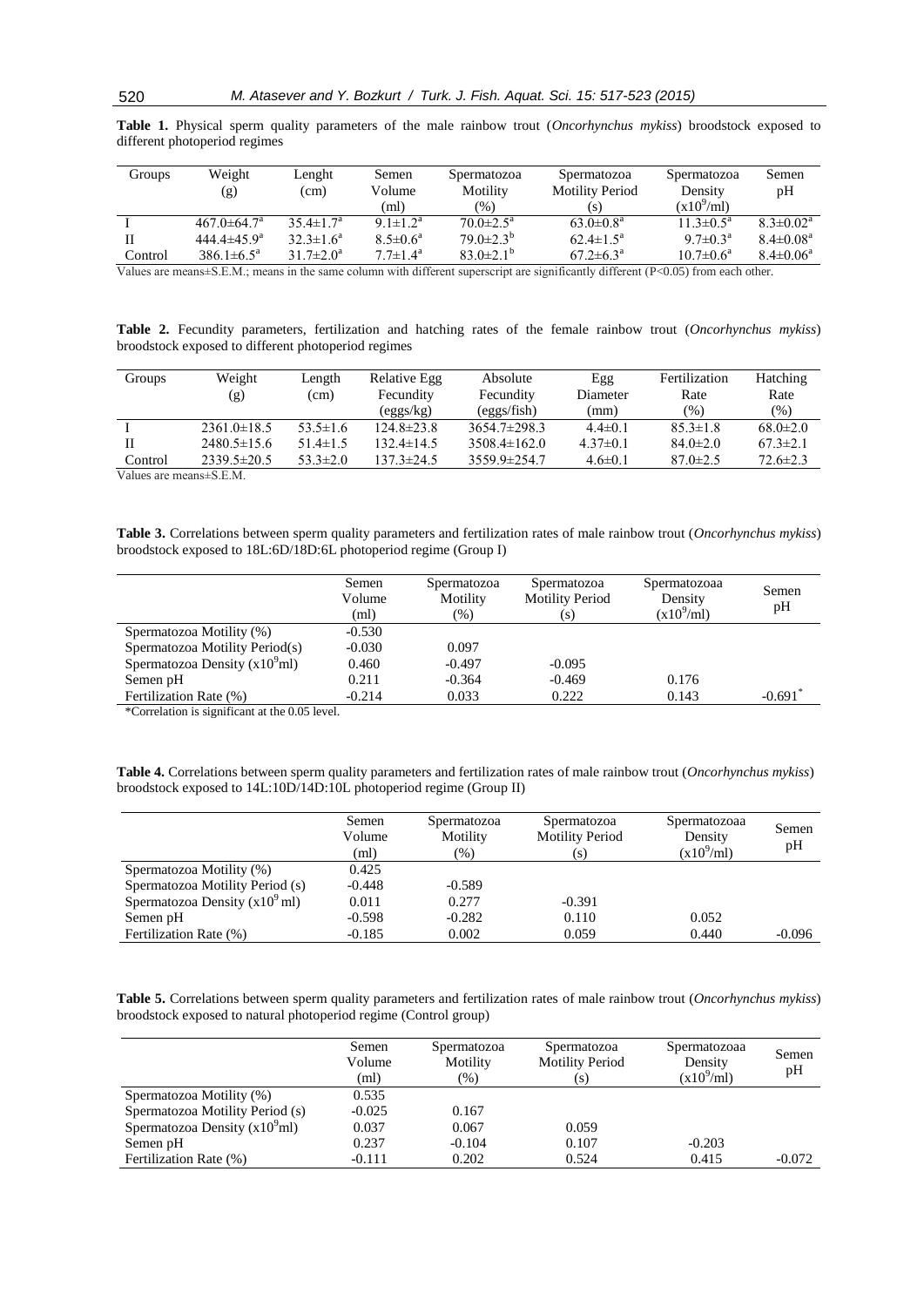**Table 6.** Correlations between fecundity parameters, fertilization and hatching rates of female rainbow trout (*Oncorhynchus mykiss*) broodstock exposed to 18L:6D/18D:6L photoperiod regime (Group I)

|                                              | <b>Relative Fecundity</b><br>(eggs/kg) | <b>Absolute Fecundity</b><br>(eggs/fish) | Egg Diameter<br>(mm) |
|----------------------------------------------|----------------------------------------|------------------------------------------|----------------------|
| Absolute Fecundity (eggs/fish)               | 0.367                                  |                                          |                      |
| Egg Diameter (mm)                            | 0.026                                  | 0.276                                    |                      |
| Fertilization Rate (%)                       | $0.452*$                               | 0.309                                    | 0.188                |
| *Correlationis significant at the 0.05 level |                                        |                                          |                      |

\*Correlationis significant at the 0.05 level.

**Table 7.** Correlations between fecundity parameters, fertilization and hatching rates of female rainbow trout (*Oncorhynchus mykiss*) broodstock exposed to 14L:10D/14D:10L photoperiod regime (Group II)

|                                | <b>Relative Fecundity</b> | <b>Absolute Fecundity</b> | Egg Diameter |
|--------------------------------|---------------------------|---------------------------|--------------|
|                                | (eggs/kg)                 | (eggs/fish)               | (mm)         |
| Absolute Fecundity (eggs/fish) | 0.332                     |                           |              |
| Egg Diameter (mm)              | $-0.322$                  | $-0.606*$                 |              |
| Fertilization Rate (%)         | $-0.094$                  | $-0.172$                  | 0.152        |
|                                |                           |                           |              |

\*Correlationis significant at the 0.05 level.

**Table 8.** Correlations between fecundity parameters, fertilization and hatching rates of female rainbow trout (*Oncorhynchus mykiss*) broodstock exposed to natural photoperiod regime (Control group)

|                                | Relative Fecundity<br>(eggs/kg) | <b>Absolute Fecundity</b><br>(eggs/fish) | Egg Diameter<br>(mm) |
|--------------------------------|---------------------------------|------------------------------------------|----------------------|
| Absolute Fecundity (eggs/fish) | 0.364                           |                                          |                      |
| Egg Diameter (mm)              | 0.169                           | $-0.128$                                 |                      |
| Fertilization Rate (%)         | $-0.035$                        | 0.167                                    | 0.242                |

#### **Discussion**

In aquaculture, availability of eggs and fry all year round is very important in order to optimize profitability of fish farming. Therefore, artificial induction of spawning and controlled reproduction of cultured species seem necessary for fish farms dealing with species that can not spawn in captivity. Thus, the hatchery is obliged to keep its own broodstock and to manipulate the reproductive cycle to extend availability of seed for the out-of spawning season.

Different culture techniques and methods have been applied in aquaculture. Among these applications, photoperiod techniques have great importance to increase somatic growth and to control reproduction. It has been well known that most researches applying different photoperiod regimes, have been focused to improve growth parameters in different fish species. As a result of these studies, it was determined that increasing of light period had an positive affect on feeding and growth of fish (Kissil *et al*., 2001; Rad *et al*., 2006).

On the other hand, many researches have stated that photoperiod is the most important environmental factor affecting reproductive activity in rainbow trout (Scott *et al*., 1984). Photoperiod applications to control reproduction were carried out over 24-h cycles of variable light/dark regimes. For this aim, it has been known that 18L:6D, 16L:8D, 14L:10D and 24L:0D photoperiod regimes have been widely applied in aquaculture (Whitehead and Bromage, 1980; Bromage *et al*., 1984).

In this study, it was determined that ovulation can occurs out-of spawning season when the photoperiod regimes were changed. According to Bromage *et al*. (1984), ovulation can be delayed about 4 months following exposure to constant short day lighting and then sudden long day lighting. Similarly, Burlier and Billard (1984) determined that ovulation can be delayed about 2 months changing long day lighting to constant short day lighting. In addition, Okumuş (2002) indicated that it is possible to advance spawning about 3-4 months at constant short days lighting following constant long day lighting.

In this research, ovulation was occured at 265 days in group I whereas at 160 days in group II when female adult rainbow trout broodstock exposed to constant long and short day lighting respectively. Finding of this research is accordance with results of Randall and Bromage (1998) that indicated spawning was occured in August applying constant long (18L:6D) and following short day photoperiod regimes (6L:18D) in rainbow trout. Similarly, Şen (2013) indicated *Salmo trutta macrostigma* spawned 3 months earlier than normal spawning season by applying constant long day lighting (18L:6D) for 4 months following constant short day lighting (8L:16D).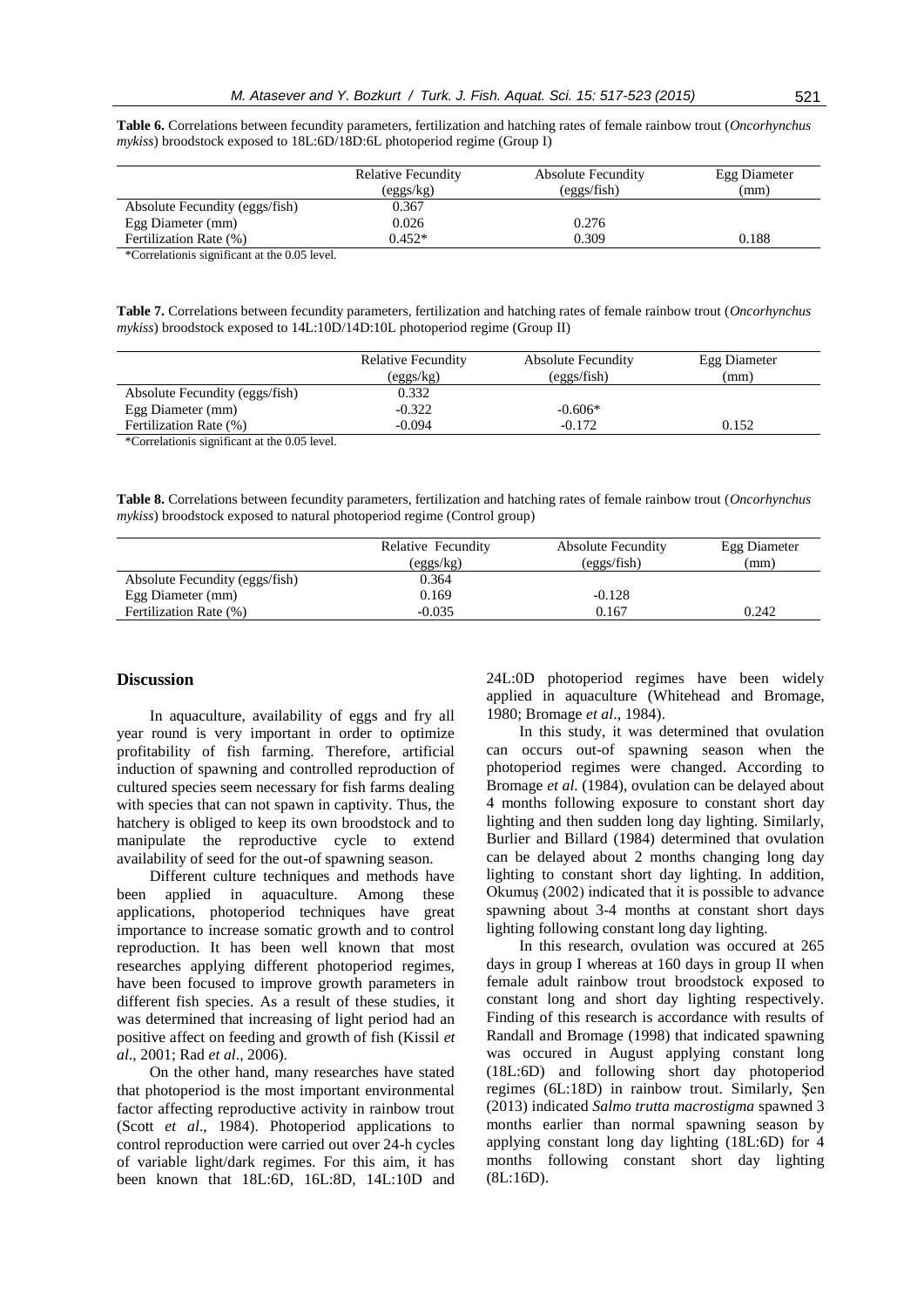It is interesting to note that absolute fecundity was determined highest in group I rather than others. It shows that 18L:6D/18D:6L photoperiod regime has positive effect to increase absolute fecundity. On the other hand, determination of low relative fecundity in group I indicates that body weights of these broodfish higher than that of other groups. Regarding in terms of absolute and relative fecundity, differences between experimental groups can be explained by age and weight of the broodstock. According to Johnson and Johnson (1999), fecundity increases depending on increase at weight and length of the broodstock.

Findings of this study demonstrate that egg size was smaller than that of obtained normal spawning season. It might be due to shortening of the vitellogenesis because of artificial photoperiod. Statistical analyses revealed the existence of positive correlations between egg size and fertilization rate.

The mean semen volumes of all experimental groups in this study was lower from most of other results reported by McNiven *et al*. (1993), Lahnsteiner *et al*. (1993) and also Geffen and Evans (2000) for rainbow trout. On the other hand, according to results of the present study it seems that photoperiod regimes have affected semen volume positively when compared with the control group. The differences between experimental groups may be due to feeding conditions, water quality and also light/dark cycle. Buyukhatipoglu and Holtz (1984) found that semen volume is significantly higher at the beginning of the spawning season than later periods.

The spermatozoa motility and its duration have great influence on successful fertilization. However, spermatozoa motility varies in vigor and duration not only among males but also within individual males depending on ripeness (Tekin *et al*., 2003). Mean spermatozoa motility of rainbow trout varied between  $70.0\pm2.5\%$  and  $83.0\pm2.1\%$  among the experimental groups and also positively correlated (P>0.05) with the fertilization rate. Most studies on fish species have shown that duration and motility of semen may vary seasonally (Benau and Terner, 1980).

Spermatozoa density may also effect the fertilization rate (Aas *et al*., 1991). Findings on spermatozoa density varied between  $(9.7\pm0.3x10^9)$ ml<sup>-1</sup> and  $11.3\pm0.5x10^9$  ml<sup>-1</sup>) and corroborated with the results of Munkittrick and Moccia (1987) and McNiven *et al*. (1993) but not with the findings of Buyukhatipoglu and Holtz (1984). The differences may be due to dilution ratio, age or spawning season. The mean semen pH in our study was generally confirmed by Piironen (1985) and Munkittrick and Moccia (1987).

Fertilization procedure was carried out using  $2x10<sup>5</sup>$  spermatozoa per egg as stated by Munkittrick and Moccia (1984). The results regarding fertilization rates rather higher than findings of Wheeler and Thorgard (1991) and Lahnsteiner *et al.* (1997) but lower than findings of Pornsoping *et al*. (2007) and Samarin *et al*. (2008). The fertilization results can be

explained by positive relationships of sperm motility, spermatozoa/egg ratio and egg size with the fertilization ratio.

In conclusion, the present study showed that photoperiod regimes have an significant effect on spermatozoa motility. Results revealed that spermatozoa motility, motility period and spermatozoa density positively correlated with fertilization rate in all photoperiod regimes (P>0.05). In addition, this study demonstrated possibility of obtaining summer egg by applying long and short photoperiod regimes under hatchery conditions.

# **Acknowledgments**

The authors thanks to staff of the Mer-Su trout farm for their technical support.

# **References**

- Alvarez-Lajonchere, L. 1982. The fecundity of mullet (Pisces, Mugilidae) from Cuban waters. J. Fish Biol., 21: 607-613. doi: 10.1111/j.1095-8649.1982.tb02 864.x
- Benau, D. and Terner, C. 1980. Initiation, prolongation and reactivation of the motility of salmonid spermatozoa. Gamete Res., 3: 247-257. doi: 10.1002/mrd.11200 30307
- Bourlier, A. and Billard, R. 1984. Delay of gametogenesis and spawning by constant illumination of rainbow trout (*Salmo gairdneri*) during the first reproductive cycle. Can. J. Zool., 62: 2183–2187. doi: 10.1139/ z84-317.
- Bromage, N.R., Elliot, J.A., Springate, J.R.C. and Whitehead, C. 1984. The effects of constant photoperiods on the timing of spawning in rainbow trout. Aquaculture, 43: 213–223. doi: 10.1016/0044- 8486(84)90023-1.
- Bromage, N.R. and Roberts, R.J. 1995. Broodstock management and egg and larval quality. Blackwell Science, Cambridge, 424 pp.
- Bromage, N.R., Porter, M. and Randall, C. 2001. The environmental regulation of maturation in farmed finfish with special reference to the role of photoperiod and melatonin. Aquaculture, 197: 63-98. doi: 10.1016/S0044-8486(01)00583-X.
- Buyukhatipoglu, S. and Holtz, W. 1984. Sperm output in rainbow trout (*Salmo gairdneri*)*-*effect of age, timing and frequency of stripping and presence of females. Aquaculture, 37: 63-71. doi: 10.1016/0044-8486(84) 90044-9.
- Campos-Mendoza, A., McAndrew, B.J., Coward, K. and Bromage, N. 2004. Reproductive response of Nile tilapia (*Oreochromis niloticus*) to photoperiodic manipulation: effects on spawning periodicity, fecundity and egg size. Aquaculture, 231: 299-314. doi: 10.1016/j.aquaculture.2003.10.023.
- [Carrillo,](http://www.sciencedirect.com/science/article/pii/0044848689901592) M., [Bromage,](http://www.sciencedirect.com/science/article/pii/0044848689901592) N., [Zanuy,](http://www.sciencedirect.com/science/article/pii/0044848689901592) S., [Serrano,](http://www.sciencedirect.com/science/article/pii/0044848689901592) R. and [Prat,](http://www.sciencedirect.com/science/article/pii/0044848689901592) F. 2002. The effect of modifications in photoperiod on spawning time, ovarian development and egg quality in the sea bass (*Dicentrarchus labrax* L.). Aquaculture, 81(3-4): 351-365. [doi:10.1016/0044-](http://dx.doi.org/10.1016/0044-8486(89)90159-2) [8486\(89\)90159-2.](http://dx.doi.org/10.1016/0044-8486(89)90159-2)
- Davies, B., Bromage, N.R. and Swanson, P. 1999. The